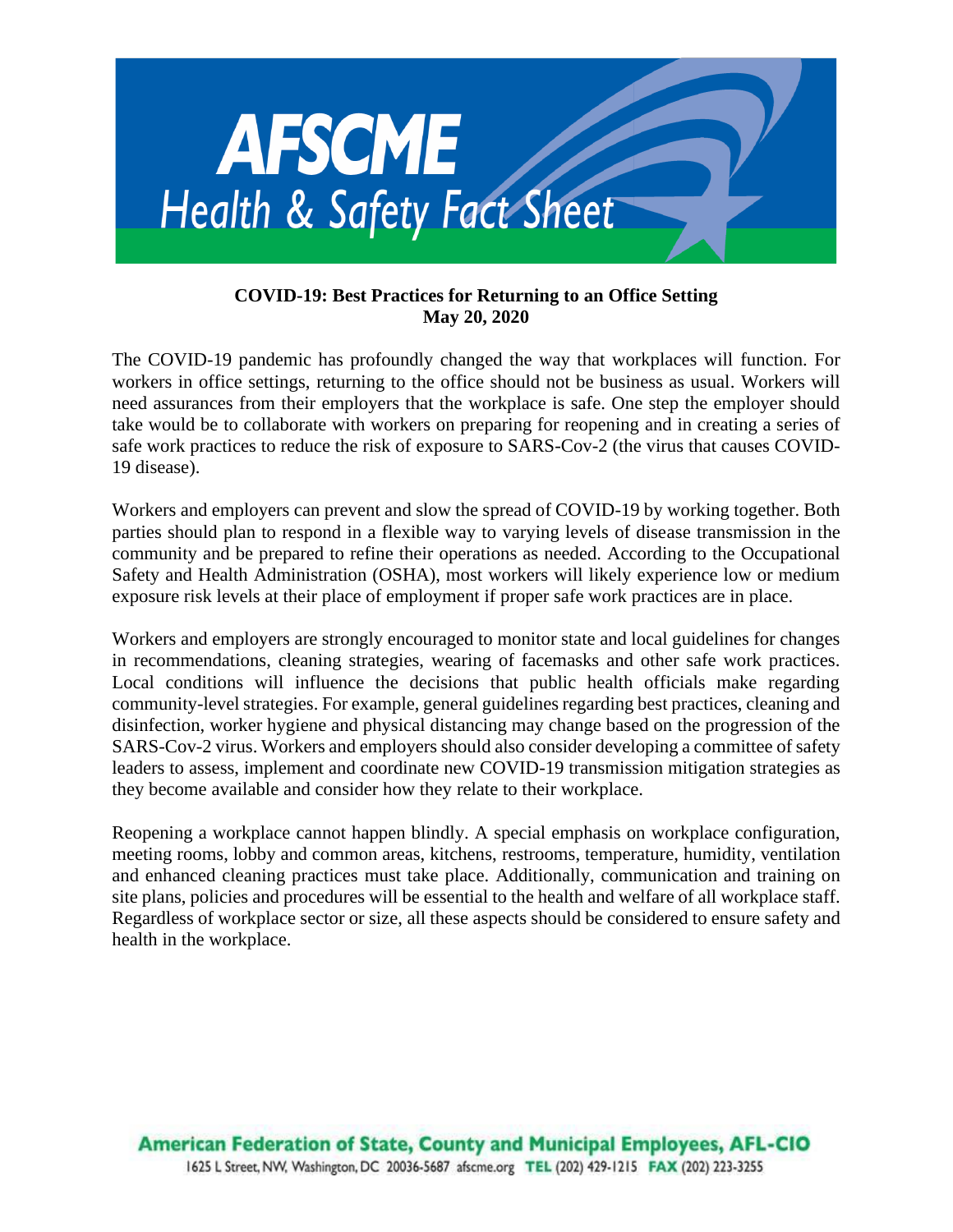## **Office Space Configuration**

Prior to opening the workplace, perform a detailed review of the configuration of your workspaces and consider:

- Eliminating reception seating areas and require clients, visitors and guests to phone ahead for a specific time to enter the workplace.
- Installing a plastic partition at the reception area and in spaces where one-on-one meetings are conducted to provide a barrier between the public and office staff.
- Reviewing floorplans and removing or reconfiguring seats, furniture and workstations to achieve physical distancing in accordance with guidelines (generally six feet).
- Reconfiguring workstations so that employees do not face each other or installing partitions (plastic or other material) if facing each other cannot be avoided.

# **Meeting Rooms**

If in-person meetings are essential, consider limiting the size of the meetings in accordance with local, state and federal guidelines. In-person meetings should only take place if physical distancing can be achieved. Meeting rooms that are used should be disinfected regularly and after each use. Disinfectant wipes or spray should be left in each conference room, and employees should be encouraged to wipe down all surfaces and equipment (e.g., mouse, keyboard, phone) touched during conference room meetings. Lingering and socializing before and after meetings should be discouraged, and employees should be encouraged to use virtual meeting tools, including phone and virtual teleconference, in lieu of in-person meetings, whenever possible.

#### **Lobby and Common Areas**

Common areas (e.g., lobby, security check-in, delivery receiving areas) should be cleaned and disinfected at least daily. Signage should be prominently displayed encouraging staff and visitors to:

- Follow physical distancing measures.
- Practice good personal and environmental hygiene (e.g., handwashing, respiratory etiquette, cleaning frequently touched objects).
- Respect occupancy limits.
- Not linger or socialize in common areas and around building entrances and exits or loading docks.

Additionally, workplaces should eliminate literature, pamphlet and promotional tables from common areas. If feasible, workplaces should end cash transactions and move to an electronic or pre-payment system for goods, permits, fees, etc. Where kiosks and electronic portals are used to obtain services, all portals, pens and styluses should be disinfected after each use. Disinfectant, cleaning supplies and hand sanitizer with at least 60% alcohol should be made available for visitors to use in common areas.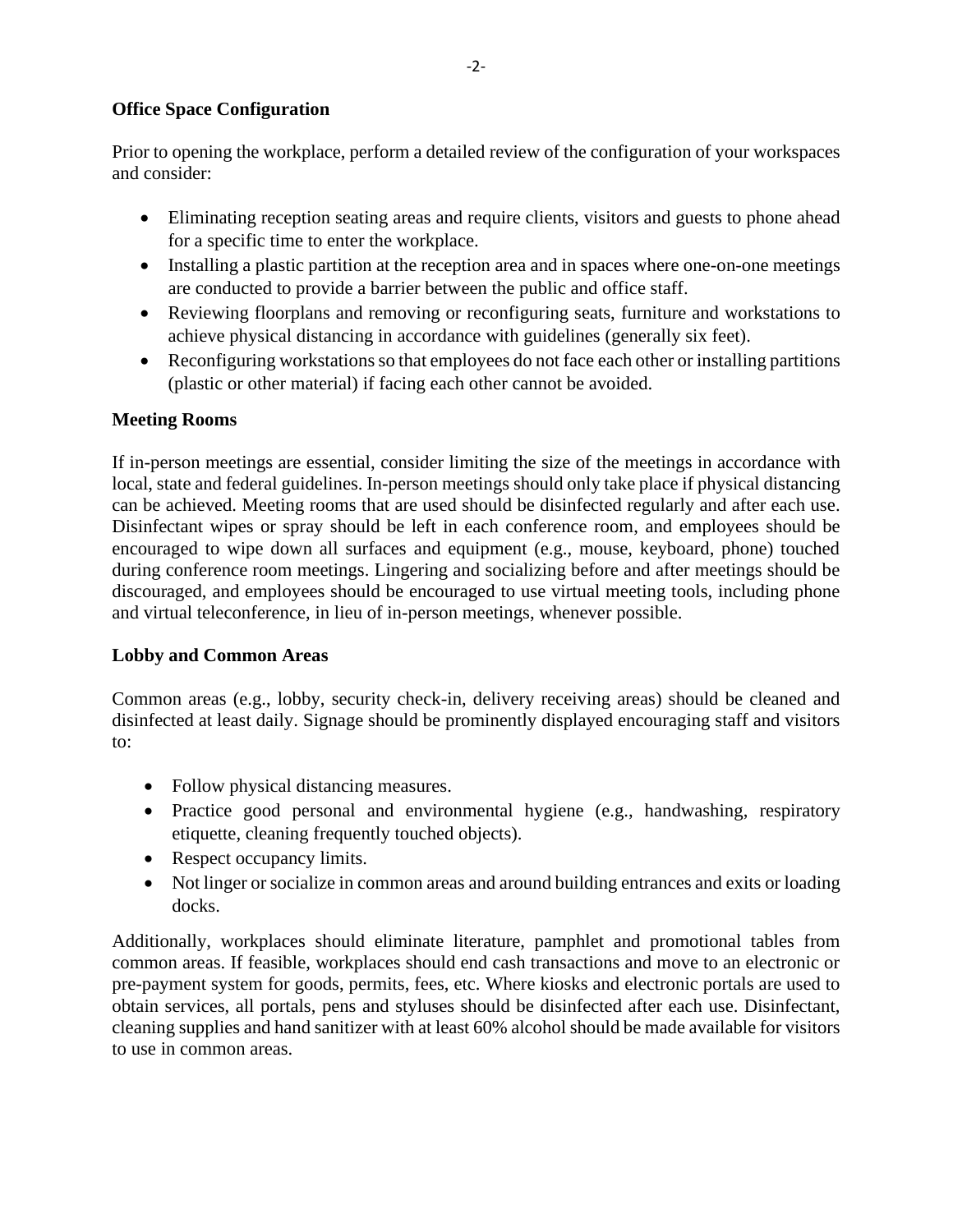## **Breakrooms**

Breakroom areas should be cleaned and disinfected at least twice daily. A special emphasis on cleaning should take place after typical break times (coffee and lunch hours). Congregating in kitchen areas should be discouraged, and the occupancy of the space should be limited to achieve physical distancing.

Kitchen equipment and utensils should also be cleaned on a routine basis, including coffee machines, refrigerator handles, dishwashers, microwaves, toasters, water and beverage faucets and ice machine handles.

All silverware, dinnerware, utensils and coffee pots should be cleaned in the dishwasher. This helps ensure thorough cleaning and disinfection. If silverware and dishes cannot be kept clean and covered, disposable individually wrapped options are recommended.

Ice machines that require a handheld scoop should be disconnected and taken out of service.

If vending machines are available for employee use, disinfecting should be required after each use. Eliminate public access to vending machines.

### **Restrooms**

Keep bathrooms clean and disinfect them on a consistent basis. Limit occupancy if a multi-stall restroom exists. Provide disposable, foldable paper towels that can be dispensed freely, without having to touch a handle on a dispenser; or install automated touch-free dispensing machines. Disconnect or tape-off hand air dryers. Doors to restrooms should be able to be opened and closed without touching handles if possible. For bathrooms intended for staff use only, provide a key to each employee so disinfection measures can be better controlled. Additionally, workplaces should:

- Place a trash can and disposable towels by the door if the door cannot be opened without touching the handle.
- Place signs indicating that toilet lids (if present) should be closed before flushing. SARS-COV-2 may be aerosolized when flushing the toilet.
- Place signs asking employees and the public to wash hands before and after using the restroom.
- Clean and disinfect restrooms available for public use on an hourly basis.
- Vent separately where possible (e.g., turn exhaust fan on if vented directly outdoors and run fan continuously).
- Keep bathroom windows closed if open windows could lead to re-entrainment of air into other parts of the building (i.e., if the exhausted air could re-enter the building through air intakes or other openings).
- Have an ample supply of hand soap and sanitizer available for use.

# **Ventilation, Temperature and Humidity**

Proper temperature and humidity and adequate flow of fresh air to workspaces is essential. Ventilation and filtration provided by heating, ventilating and air-conditioning systems can reduce the airborne concentration of SARS-CoV-2 and thus the risk of transmission through the air.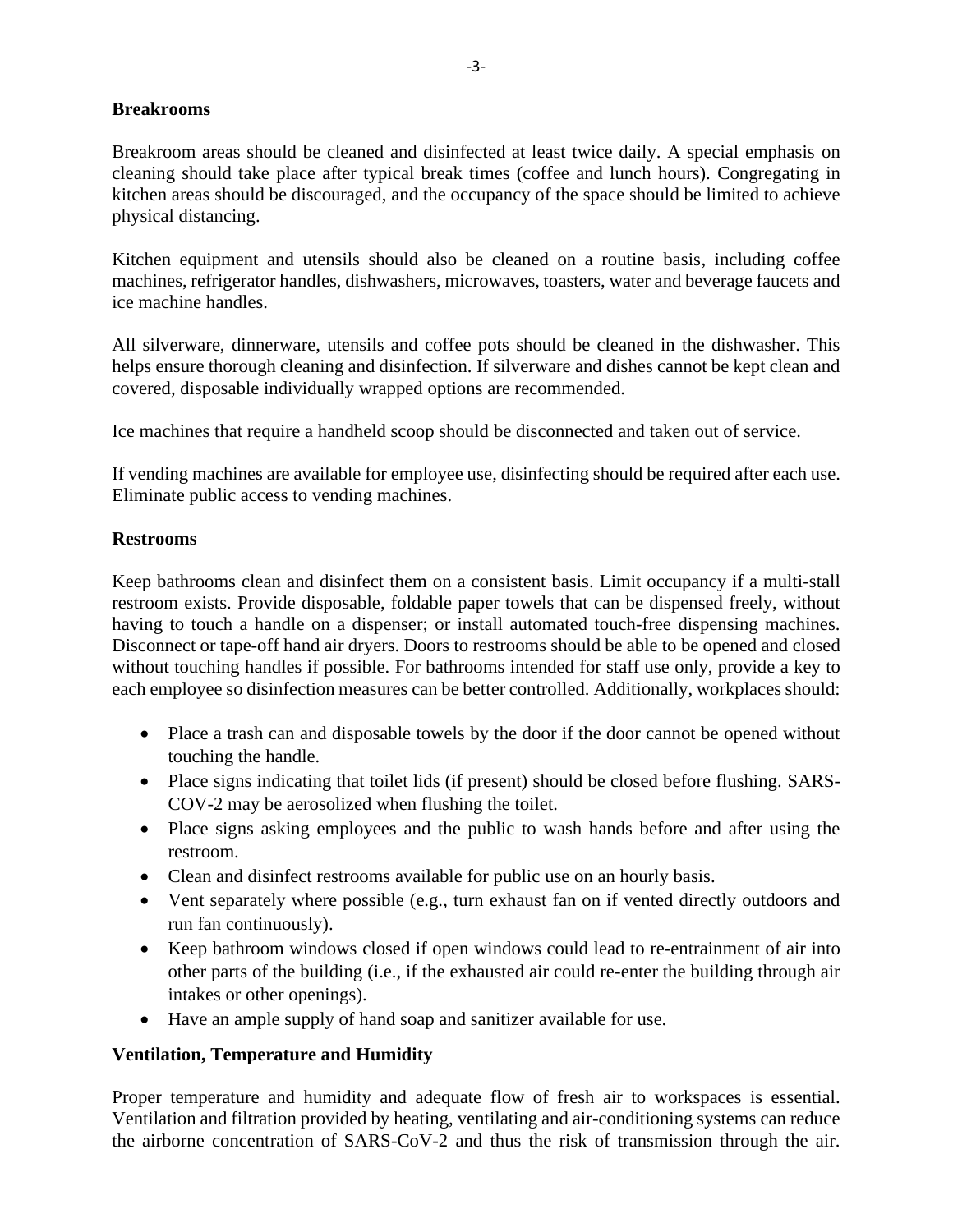Disabling of heating, ventilating and air-conditioning systems is not a recommended measure to reduce the transmission of the virus.

Workers and employers should consult with building owners and HVAC technicians to ensure maximum flow of fresh air is passing through the ventilation system. Additional steps that can be taken include:

- Ensuring restrooms are under negative pressure.
- Cleaning and disinfecting all HVAC intakes and returns daily.
- Making certain that the proper filtration to control SARS-CoV-2 transmission (minimum efficiency reporting value  $\geq$  13) is being used, instead of less effective filtration that might otherwise be recommended for normal office use.
- When feasible, disinfecting filters with a 10% bleach solution or another appropriate disinfectant, approved for use against SARS-CoV-2, before removal. Filters (disinfected or not) can be bagged and disposed of in regular trash.
- Maintaining temperature at 68.5-75°F in the winter, and from 75-80.5°F in the summer.
- Maintaining relative humidity at 40-60% throughout the year.

Other important considerations include the use of portable and hard mounted fans. If these fans are used, take steps to minimize air from fans blowing from one person directly to another. Inspect windows and doors prior to reopening to ensure there are no leaks.

### **Cleaning and Disinfecting**

Based on what is currently known about SARS-CoV-2, transmission of this coronavirus occurs much more commonly through respiratory droplets than through contact with surfaces and objects. However, current evidence suggests that SARS-CoV-2 may remain viable for hours to days on surfaces made from a variety of materials (plastics, glass, metal, linens, wood and cardboard). Cleaning of visibly dirty surfaces followed by disinfection is a best practice measure for prevention of COVID-19 and other viral respiratory illnesses in workplaces.

Employers should implement and workers should engage in routine cleaning of frequently touched surfaces (e.g., tables, doorknobs, light switches, handles, desks, toilets, faucets and sinks) with EPA registered disinfectants that are appropriate for surfaces and objects, following label instructions. Labels contain instructions for safe and effective use of the cleaning product, including precautions you should take when applying the product. Additionally, a Safety Data Sheet (SDS) should be available with each product available for employee use.

Employers are responsible for ensuring that workers are protected from exposure to SARS-CoV-2, including workers tasked with cleaning surfaces that may be contaminated with SARS-CoV-2. Employers are also required to make sure workers are protected from exposure to harmful levels of chemicals used for cleaning and disinfection. Employers must select personal protective equipment (PPE) that will protect workers against SARS-CoV-2 and hazards associated with chemicals to which they may be exposed. Workers must wear PPE to help minimize exposure to the virus and chemicals through inhalation, contact or ingestion. Examples of PPE that may be needed during cleaning and decontamination include:

• Nitrile gloves.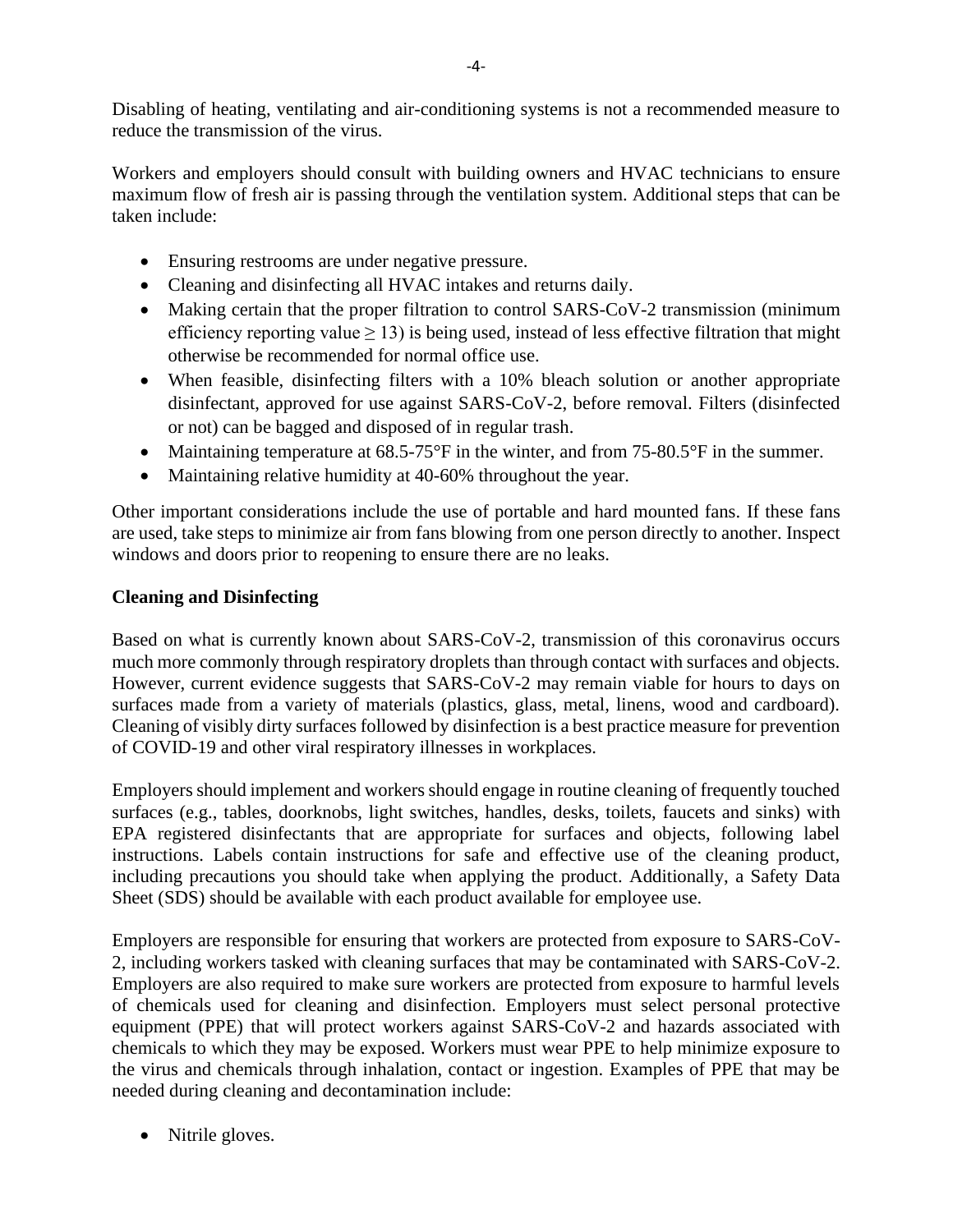- Goggles or face shields.
- Fluid-resistant or fluid-impermeable gowns, coveralls and aprons.
- Dedicated work clothing and washable shoes with shoe or boot covers.
- Facemasks (e.g., surgical masks) that cover the nose and mouth. In some cases, additional respiratory protection (e.g., N95, powered air-purifying respirators or better) may be necessary to protect workers from exposure to SARS-CoV-2 or disinfectants.

Workers must receive training on and demonstrate an understanding of:

- When to use PPE.
- Which PPE is necessary.
- How to properly don, use and doff PPE in a manner to prevent self-contamination.
- How to properly dispose of or disinfect and maintain PPE.
- The limitations of PPE.

Any reusable PPE must be properly cleaned, decontaminated and maintained after and between uses. Facilities should have policies and procedures describing a recommended sequence for safely donning and doffing PPE. Depending on the hazards posed by the size of a spill, degree of contamination or other factors, required PPE may be different than what is described in this fact sheet.

### **Communication**

Workers and employers should collaborate and designate an effective means of communicating information on new workplace policies and changes prior to reopening and upon resuming operations. A communication policy that establishes formal and informal routes of communication for staff to express concerns, questions, comments and feedback is a necessity.

Consistent communication should include information on disinfection schedules, reporting policies for symptomatic staff, sick leave policies and health and safety protections in place. Additionally, communication on changes in hours of operations and building closures or limited building access will be required. If the workplace is in a multi-tenant location, a communication vehicle with other tenants to inform of potential and confirmed COVID-19 cases present in the building should be established.

# **Training**

Education and training are important tools for informing staff about workplace hazards and controls so they can work more safely and be more productive. Another role of education and training, however, is to provide staff with a greater understanding of new workplace policies and changes, so that they can contribute to their development and implementation.

Education and training opportunities provide employers, managers, supervisors and workers with:

- Knowledge and skills needed to do their work safely and avoid exposure to SARS-Cov-2 that could place themselves or others at risk.
- Awareness and understanding of policies and procedures and how to identify, report and control exposure to SARS-Cov-2.